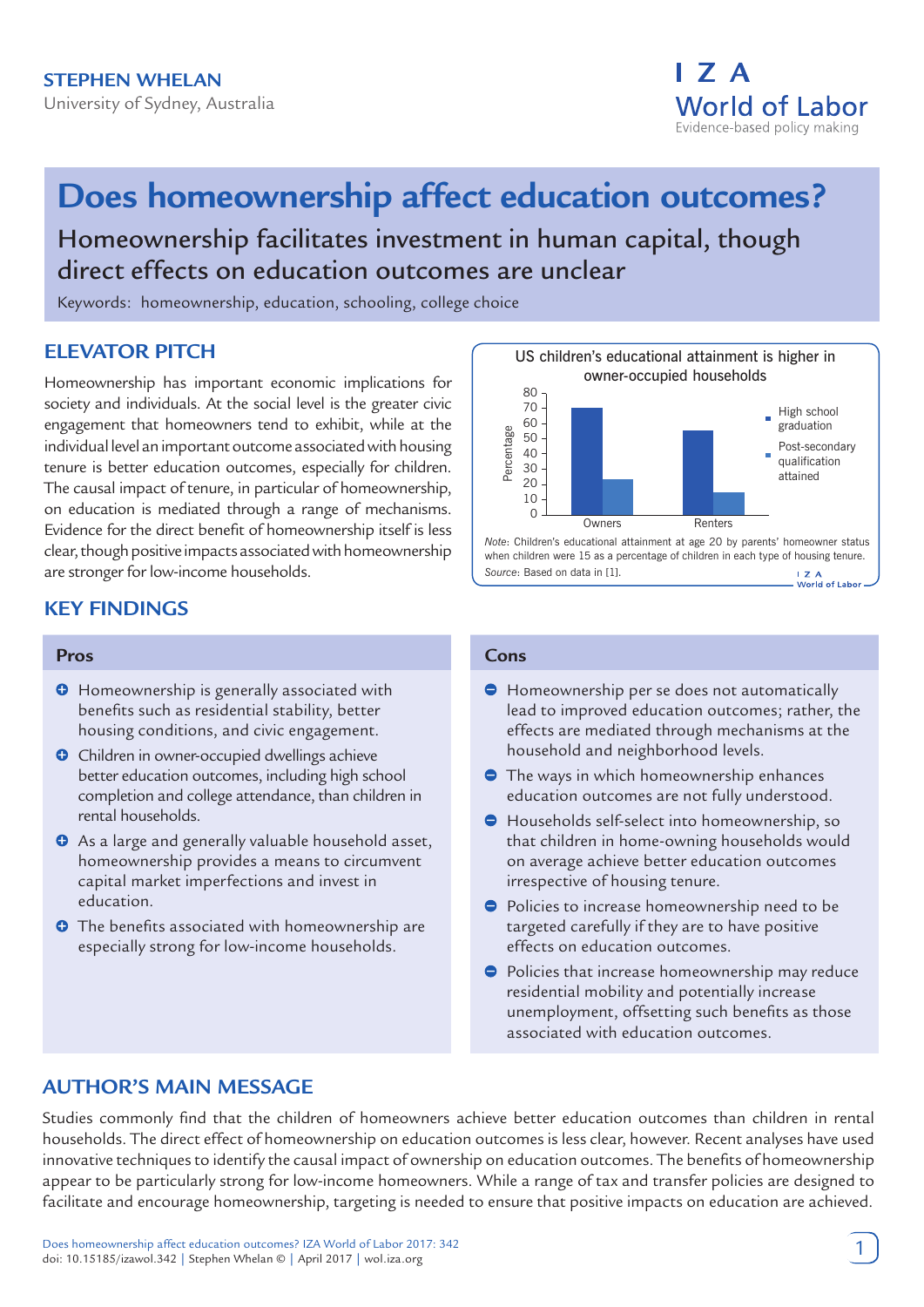# **MOTIVATION**

There is consensus among policymakers that homeownership provides benefits to individuals and to society. Indeed, in response to the large perceived benefits of homeownership, many governments provide a range of benefits, through tax and transfer systems, to encourage and facilitate homeownership [1].

For the individual, the benefits of homeownership include security of tenure, which has the potential to enhance labor market outcomes and the accumulation of wealth through house price appreciation over time. More broadly, it is generally hypothesized that homeowners have a greater investment in their local community and are more likely to add to the social capital in their neighborhood by engaging in civic activities.

One potential benefit of homeownership that has attracted increasing attention is its role in enhancing education outcomes, such as high school completion and college attendance, for children residing in such households. Homeowners, it is argued, may develop skills and attributes that enhance education and learning outcomes for children. Through this mechanism, homeownership may lead to better secondary and post-secondary education outcomes. Such benefits are over and above those associated with neighborhood effects, such as better schools in areas with a greater proportion of high-income homeowners, from which owner-occupiers disproportionately benefit. Homeownership can also improve education outcomes through its role as a large component of the household's asset portfolio. Owner-occupiers have access to an important and increasingly liquid asset that can be used to support investment in human capital. Indeed, in launching the National Homeownership Strategy in 1995, US Secretary of Housing and Urban Development Henry Cisneros argued that homeownership is a commitment to personal financial security that provides families with an asset that can grow in value and provides homeowners with capital that can be used to finance a college education.

Other hypothesized benefits of homeownership include a lower likelihood of teenage parenthood among children in owner-occupied homes and greater participation in the labor market of children who grow up in owner-occupied housing [1], [2], [3], but these are not the focus of this article.

# **DISCUSSION OF PROS AND CONS**

In several countries, including Australia, the UK, and the US, there has been a longstanding belief in a policy of encouraging homeownership because of the benefits it provides to individual homeowners and to the community. For individuals, ownership provides security of tenure and an opportunity to accumulate wealth in an asset that has become increasingly liquid because of developments in financial markets. Ownership also provides specific incentives to invest in and maintain the housing asset, which has wider implications for the communities to which homeowners belong. Similarly, owner-occupiers are believed to have a greater stake in their neighborhoods and to be more likely to engage in formal and informal activities that enhance the civic environment.

An additional benefit of homeownership that is receiving increasing attention is the education gains that accrue to the children of homeowners, an outcome that has important policy implications. In the US, for example, policies have sought to move households away from disadvantaged neighborhoods in which education opportunities for children may be poor or limited. Housing assistance measures have been reoriented toward "tenant-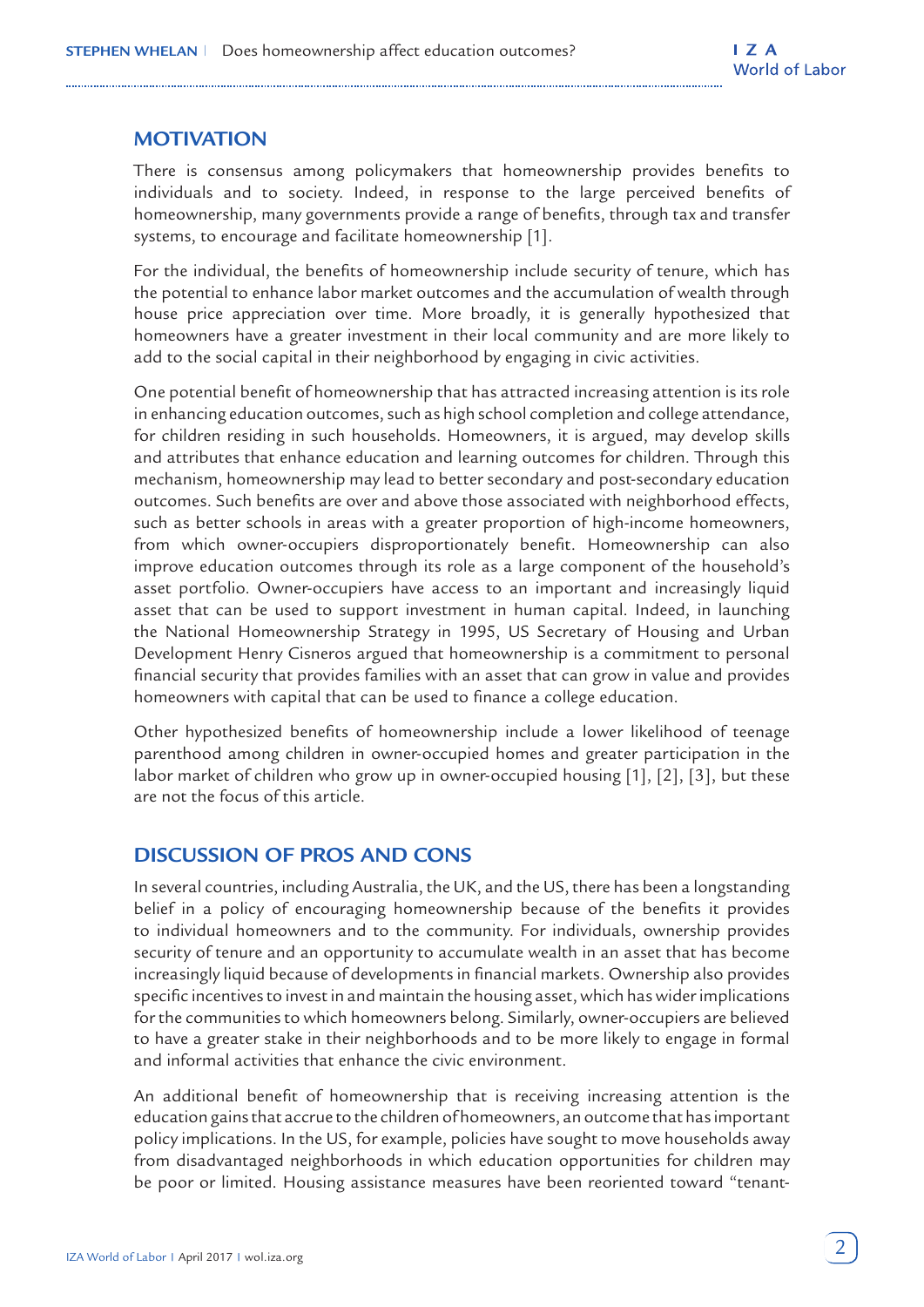based" assistance, which can be used to offset the cost of rent in the private rental market in neighborhoods with lower poverty rates. If homeownership provides benefits over and above those associated with positive neighborhoods effects, such a mechanism would provide an additional rationale for policies that promote homeownership and that focus attention on the goals of housing policy more generally.

#### **How might owner-occupation enhance education outcomes?**

A range of reasons are hypothesized for why homeownership might affect education outcomes. Broadly speaking, these can be associated with direct and indirect effects [1]. Direct effects include positive impacts on parental behavior, the enhanced physical environment enjoyed by owner-occupiers, the stability of tenure that accompanies owneroccupation, and the wealth that accrues to ownership. It is hypothesized, for example, that owners are likely to develop a set of skills as they respond to the challenges associated with ownership, such as general maintenance duties, management responsibilities, and negotiation with contractors. Home-owning parents develop a range of interpersonal skills that have positive impacts on the home environment and children. Moreover, homeowning parents tend to be more satisfied with life, which may provide a more supportive environment for children. Similarly, because of a direct financial investment in the housing asset, the physical environment in owner-occupied homes is generally better than it is in other forms of housing tenure. In general, owner-occupied dwellings tend to be of a higher quality and more spacious. There is evidence, for example, of a lower prevalence of leadbased paints in owner-occupied housing.

Especially important, ownership provides a stability of tenure that exceeds that of most other tenures, especially private rental. This residential stability represents a key mechanism through which education benefits are realized. Disruptions associated with changes in schooling are a key cause of poor outcomes during secondary school education. Moreover, residential mobility has the potential to affect social networks that provide continuity and thereby may enhance children's learning and development during critical junctures in their education. Moreover, recent developments in financial markets over the past few decades that have enabled homeowners to withdraw accumulated equity also point to an important mechanism through which ownership can enhance education outcomes, for example, by making money available to pay for a college education [4]. While studies generally identify positive financial implications of owner-occupation, it is also important to recognize the potential negative impacts of the financial commitment that this form of tenure may create if it leads to stress and a less advantageous home environment for children.

Some indirect positive effects of homeownership arise from the advantages associated with the neighborhoods in which owner-occupation is more likely. Communities in which a higher proportion of homes are owner-occupied tend to have higher average levels of income and wealth. Owner-occupiers tend to have higher levels of civic engagement and to contribute more to social capital (the network of connections between people that can be socially and economically valuable), in part because of the greater financial interest of such households in the quality of the neighborhood. These neighborhood characteristics provide a positive external benefit to homeowners and their children independent of the direct benefits of ownership.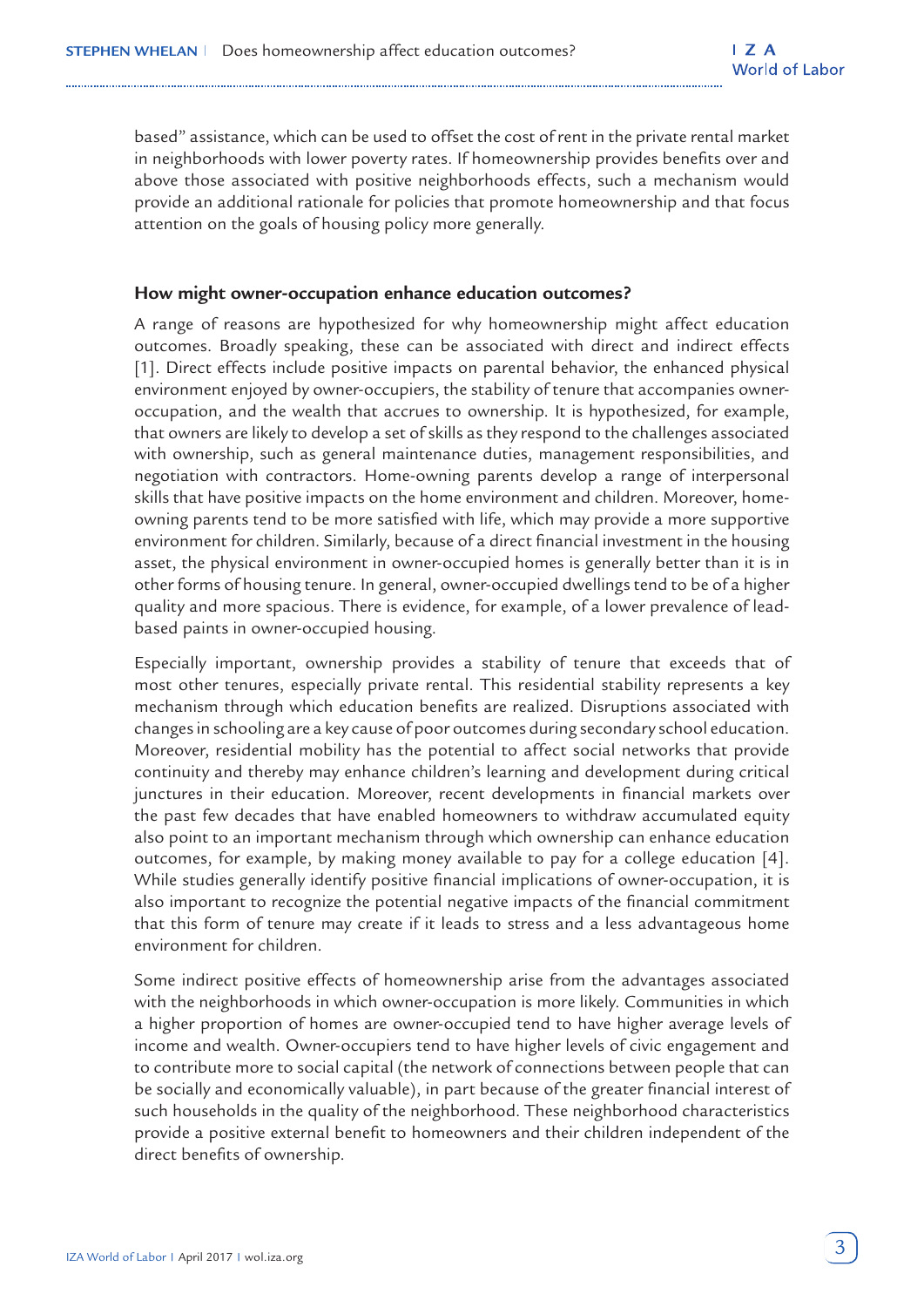A final source of benefits associated with homeownership over other forms of tenure arises from the interaction between ownership and neighborhood effects. Homeownership provides the opportunity to counter some of the deleterious effects of a poor quality neighborhood and to enhance the benefits associated with an advantaged neighborhood.

It is generally acknowledged that the benefits of homeownership are moderated through the mechanisms described above rather than arising from ownership per se. Understanding the mechanisms by which housing tenure affects outcomes such as education has critical policy implications. Housing policies often confer tax benefits on homeownership and emphasize facilitating choice of housing tenure for those assisted and mitigating the deleterious effects of social or public housing. For example, housing assistance may provide vouchers or other subsidies that are readily transferable across housing markets. It should be acknowledged, however, that some of the advantages of homeownership may be replicable through other forms of housing tenure. For example, social or public housing can provide security of tenure despite the negative neighborhood implications typically associated with such programs.

## **Correlation or causation? The challenge of isolating the effect of tenure on education outcomes**

Identifying the causal impact of owner-occupation on outcomes such as education is challenging. Ideally, the effect of homeownership would be assessed through an experiment in which parents and children are randomly assigned to different housing tenures, with homeowners being the treatment group and other forms of tenure the control group. In such a setting, the outcomes of treatment and control groups, such as children's educational achievement, could be readily compared. Subject to some regularity conditions, including that the treatment applied to one household does not affect the outcome for other households, the differences in outcomes between treatment and control groups can be interpreted as a causal effect of the treatment—homeownership. An experiment like that would be nearly impossible to arrange, however.

Also challenging is ensuring that other factors that may affect the outcome of interest, other than the treatment, are held constant. For example, owner-occupation is usually associated with significantly higher household wealth levels, which also have an effect on the education outcomes of children. Moreover, if neighborhood effects are important, any impact is likely to be affected by which households are allocated to the treatment and control groups and by which neighborhood they are in.

In the absence of well-defined experiments, researchers have turned to non-experimental and quasi-experimental approaches to identify the impact of tenure on education and the causal mechanisms through which it occurs. While it is tempting to simply regress the outcome of interest, such as high school graduation or entry into college, on a set of characteristics that include housing tenure, that approach can generate spurious results.

One problem is selectivity bias. It is likely that education outcomes are at least partly determined by the same set of factors that are associated with the choice of homeownership over other forms of tenure, including parental skills and family stability factors. That is, housing tenure is chosen endogenously and is not simply an exogenously determined characteristic of households. Failing to take account of this endogeneity will likely lead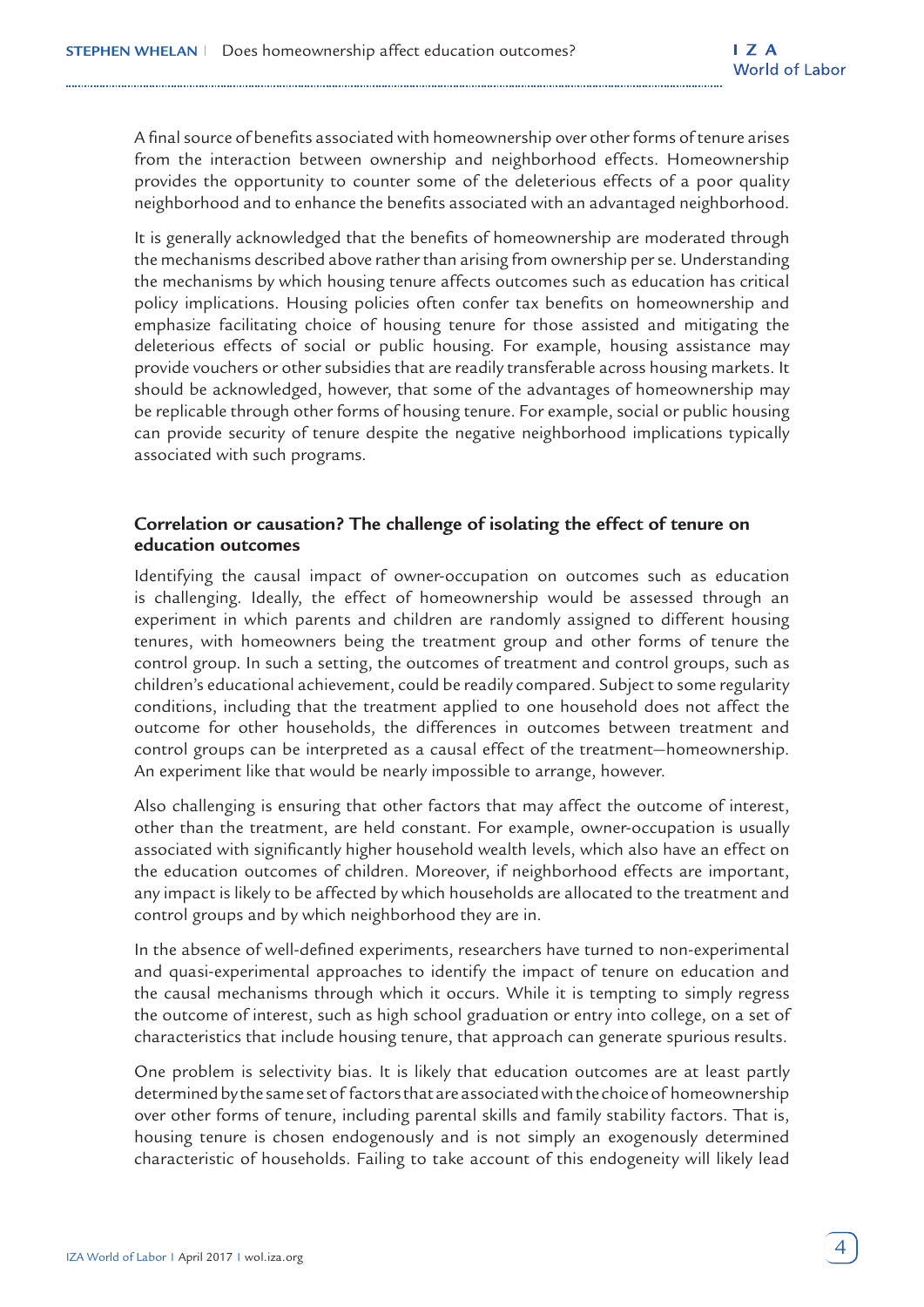to biased estimates of the impact of homeownership on the outcomes of interest. Effectively, the unobserved attributes of homeowners that affect education outcomes may be incorrectly attributed to tenure status. An alternative way to think about the problem is to note that homeowners select a particular tenure status, the neighborhood where they reside, and how often they move. In short, homeowners do not represent a group of households that have been randomly assigned to a particular tenure status.

Empirical analyses that sought to take account of the possible selection bias by using a measure of the cost of homeownership relative to renting have found mixed results [2], [5]. While there is little evidence that type of housing tenure and children's school completion are affected by unobservable factors, analysis of cognitive and behavioral outcomes indicates a positive correlation between determinants of homeownership, such as wealth and education, and investment in children [2], [5]. Thus, there is sound—albeit somewhat limited—evidence that selection of households' tenure status is not random. In turn, empirical estimates that fail to take account of this may provide biased estimates of the impact of housing on education and related outcomes.

Furthermore, notwithstanding the availability of increasingly rich data sets, it is generally not possible to control for the entire set of determinants of education outcomes. Factors such as housing stability, neighborhood quality, school characteristics, and parental inputs are all likely to affect education outcomes. Analyses that fail to control for the set of factors that determine education outcomes due to data limitations are likely to overestimate the impacts of housing tenure on children's education outcomes.

An additional challenge for researchers relates to the nature of the tenure choice and outcome of interest. In general, any impact of housing tenure will manifest itself sometime in the future. That makes it necessary to use data sets that capture retrospective information on the housing status of individuals at critical points in their life when they resided with parents, such as data sets of a fairly long panel nature.

In the absence of random assignment to particular tenures, researchers have adopted a number of empirical strategies to deal with these challenges. These include estimating models that use instrumental variables (variables that are correlated with both the outcome and the explanatory variables that can be used to estimate the model without bias), modeling the tenure choice decision and education outcomes jointly, or exploiting what can be characterized as exogenous variation in housing circumstances, such as large increases in wealth experienced by homeowners during unanticipated housing booms. Analyses have been repeated across data sets to determine the robustness of the estimated impacts.

In most cases, empirical analysis suggests that homeownership has a positive impact on education outcomes such as high school completion. However, while the effect is statistically significant, it is substantially mitigated as additional factors are incorporated into the analysis. Moreover, the effect of homeownership is mediated through a range of other mechanisms, such as stability and security of tenure. While statistical techniques to identify the direct effect of a treatment such as homeownership net of the indirect effect through mediators are available, they require controlling for the endogeneity of the treatment and mediating variables. And that generally means that additional assumptions are needed about the independence of the potential outcomes and treatment and the independence of potential outcomes and mediators [6].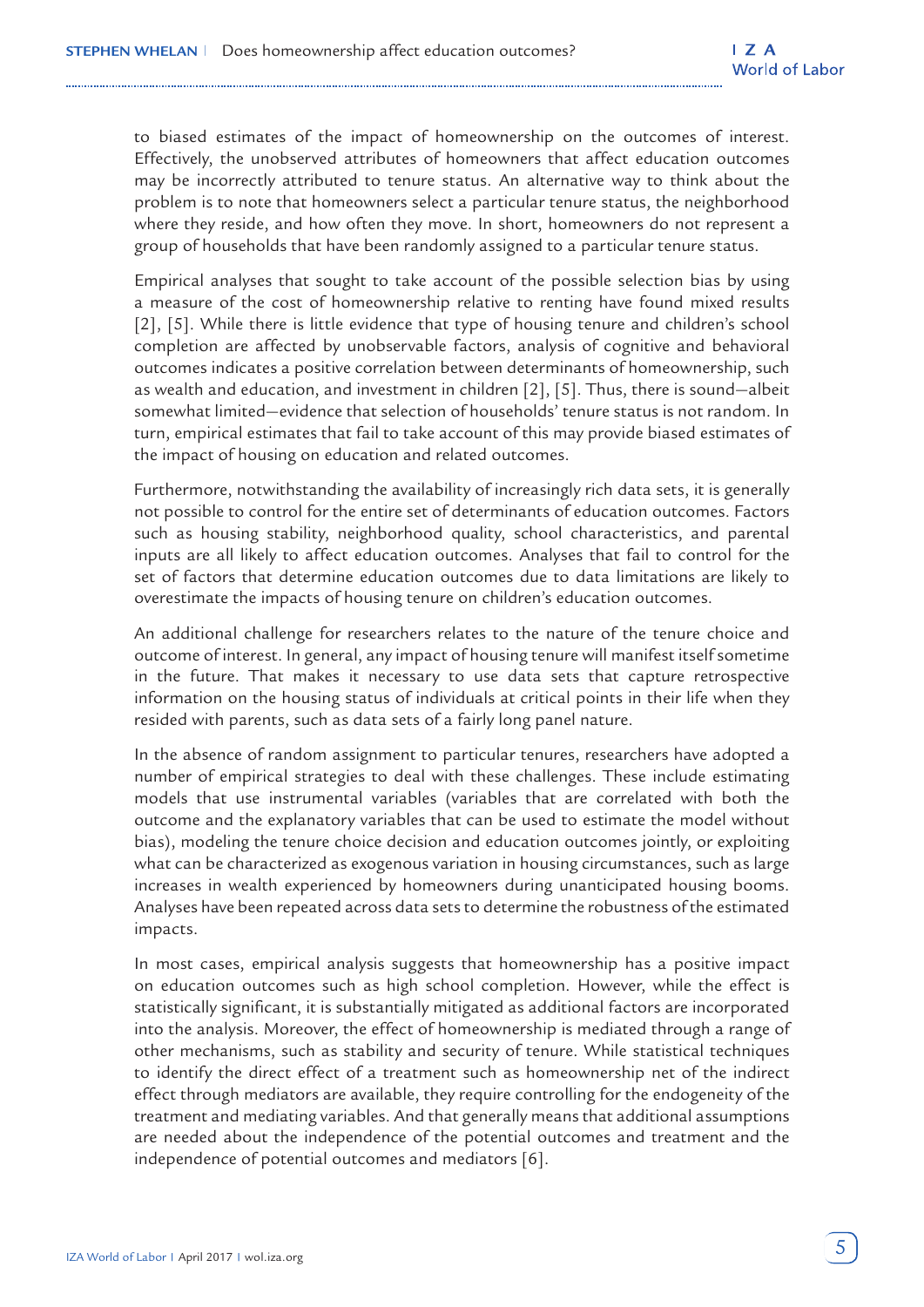#### **Cognitive skills and secondary education**

It might be expected that the home environment, including tenure status, is a significant determinant of outcomes during formative years in early to mid childhood. Residing in an owner-occupied house is associated with significantly higher measured mathematics and reading skills for young children aged five to eight [5]. These associations are also observed to carry over to schooling outcomes, with children in owner-occupied housing more likely to graduate from high school, have better jobs, and have fewer teenage pregnancies [2], [7]. The positive impact of homeownership has been shown to be robust in a range of studies that have jointly modeled education outcomes and tenure choice or that have included a large set of parental and neighborhood variables to control for confounding factors that might affect education outcomes [2], [5]. The relationship between parents' housing tenure status and children's outcomes is also robust across a range of data sets and countries [2].

Despite the largely positive impact of housing identified across studies, it is the case that the measured impact of homeownership is reduced or in some cases eliminated when additional control variables are incorporated in the analysis, especially those related to neighborhood characteristics [3], [8]. Controlling for residential stability also reduces the impact of ownership on outcomes such as high school graduation, as does the inclusion of variables that account for child- or household-specific characteristics [5], [7], [8].

Empirical analyses indicate that the impact of homeownership is particularly large for low-income households. If ownership requires devoting substantial resources in the form of time and money to attaining and maintaining this form of housing tenure, that suggests that the financial discipline associated with ownership does not result in household resources being diverted away from investment in the human capital of children [3].

#### **Post-secondary education outcomes**

A positive association has also been identified between the homeownership status of parents and the post-secondary education attainments of their children, such as college attendance and completion. The fact that housing is a significant asset in a household's wealth portfolio has focused attention on causal mechanisms through which tenure can affect children's education. In the US, where college tuition can be high, the role of housing equity in facilitating a college education was first identified following changes in a student aid program that excluded this form of wealth in means testing [4]. The role of homeownership as an important asset has been strengthened by developments in the housing market, particularly the large increase in house prices in the early 2000s in the US, coupled with the increased ease of borrowing against accumulated housing equity [4], [9]. Rising housing wealth may affect education choices and outcomes directly by increasing household wealth and indirectly by relaxing credit constraints facing homeowners.

These developments in the housing market can arguably be characterized as creating exogenous variation in wealth holdings that is tenure specific. While rising housing prices may have positive implications for homeowners, who can draw on enhanced wealth holdings, the same is not true for renters, who need to accumulate additional savings if they wish to become homeowners in the future.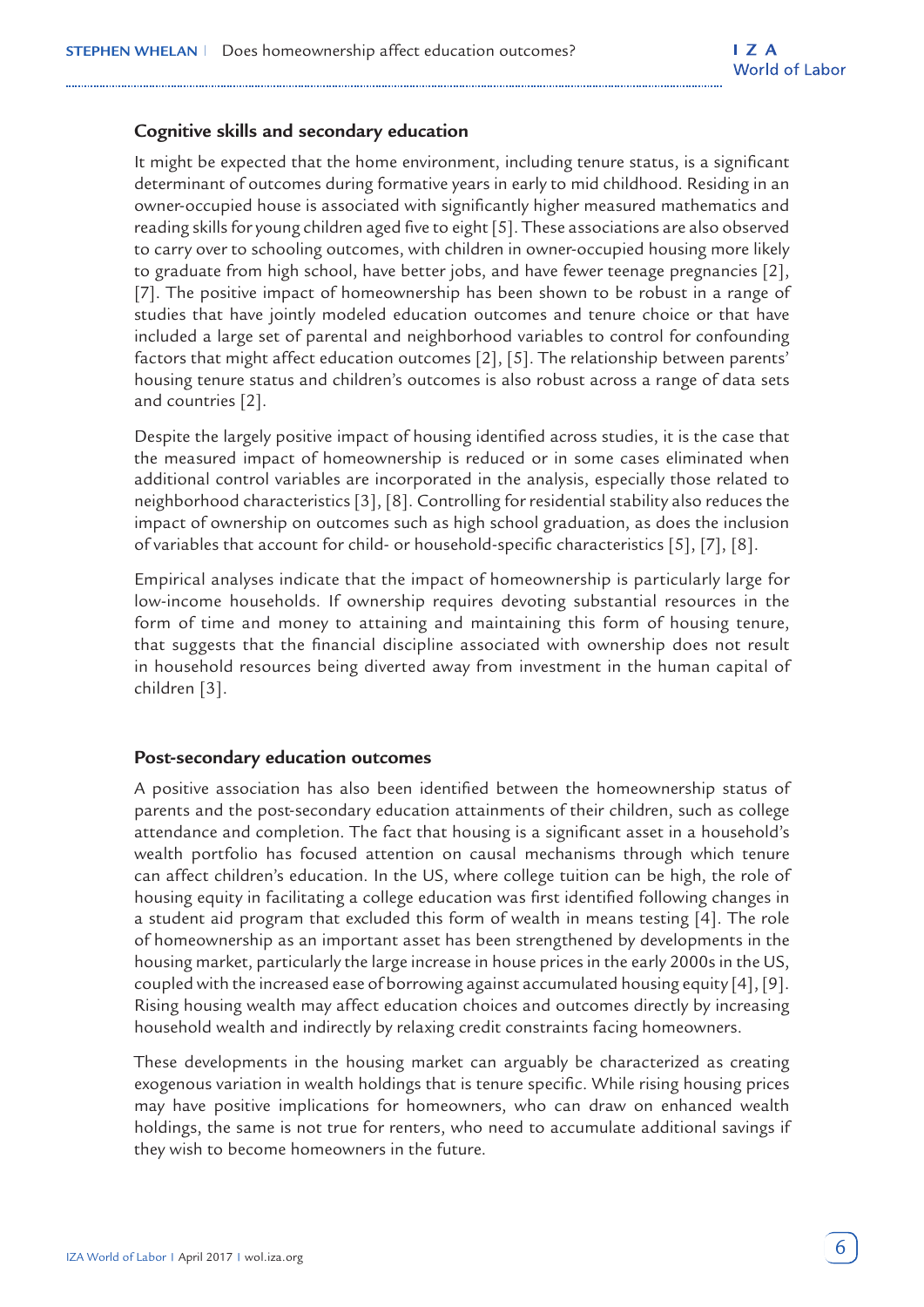Research that exploits this change in housing wealth indicates that homeownership and the increased wealth that accompanies the growth in housing equity lead to increases in college enrollment [4]. The effect is fairly large, with a \$10,000 increase in housing wealth raising college enrollment by 0.7 percentage points. As might be expected, the effect on college enrollment is confined largely to lower- and middle-income households, which might otherwise have faced borrowing constraints associated with the college participation decision. Analysis using the same variation in housing equity indicates that rising housing equity wealth also enhanced post-secondary education outcomes in other dimensions. Increased housing wealth is associated, on average, with a greater number of college applications, higher enrollment in more prestigious universities, and lower enrollment in community colleges by the children of homeowners [9]. Again, the evidence suggests that the impact is driven largely by the behavior of low-income households. Moreover, renters appear to be negatively affected by such developments in the housing market, as shown by evidence of lower educational attainment and earnings of their children when growth in house prices occurs at the critical juncture around college enrollment.

#### **Beyond homeownership: Other forms of tenure and education outcomes**

While homeownership has clear benefits, so do alternative forms of housing tenure. Forms of tenure may be broadly classified as owner-occupation, rental tenure in the private market, and some form of social or public housing. Owner-occupation is perceived to offer security of tenure that is not available in private rental markets. Further, on average, there are positive neighborhood impacts such as higher-quality schools that can benefit owners but that do not on average accrue to renters in public or social housing tenures. Social or public housing, in particular, has been associated with entrenched pockets of poverty and is increasingly being replaced by direct assistance that enables low-income households to select their own housing in private rental markets.

However, evidence suggests that concerns about the deleterious effects of social or public housing may be overstated. Analysis of tenure in public housing projects exploiting exogenous variation in the size of public housing allocated as a result of the gender composition of the household indicates that children in public housing exhibit better school outcomes, at least in being less likely to be held back during early years of primary school, than children in other rental tenures [10]. This outcome is important because of the correlation between the likelihood of being held back during early years of primary school and future education attainment. Despite potentially positive neighborhood effects, private rental accommodation may be of lower quality than that afforded by public or social housing. One caveat, however: The analysis suggests that the benefits of public housing tenure are confined to men, although it is unclear why this may be the case. More recent analysis of evidence exploiting a natural experiment provided by the demolition of public housing projects also suggests that the alleged deleterious impact of this form of tenure on education outcomes is overstated.

# **LIMITATIONS AND GAPS**

Several dimensions of the tenure–education nexus remain unknown. One is the lack of evidence about the exact causal mechanisms through which homeownership enhances educational outcomes. While it is hypothesized that the beneficial effects occur through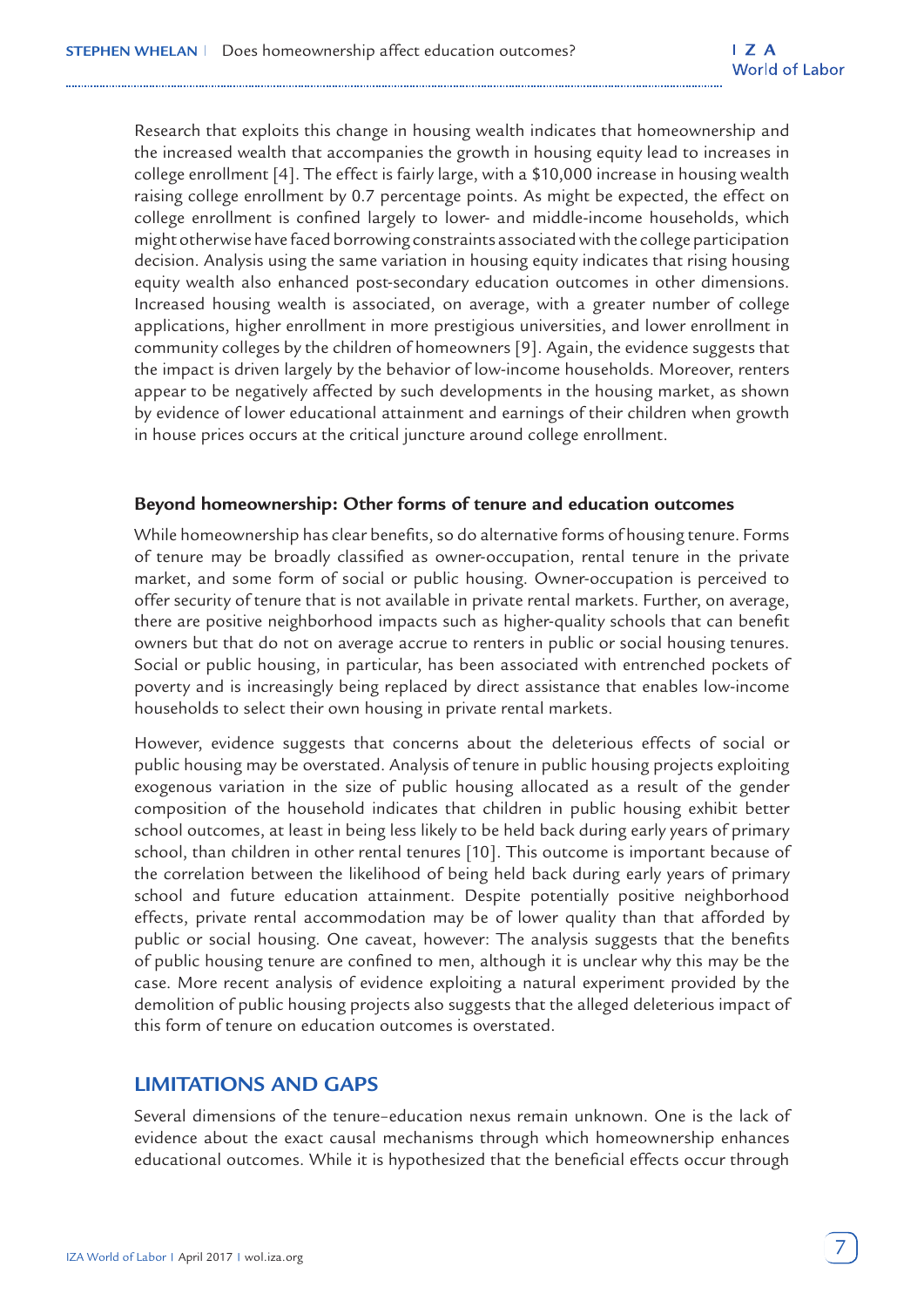a number of mediating factors, evidence remains limited on exactly which factors are quantitatively important. For example, homeownership likely provides security of tenure that is not available to individuals in the private rental market, who face the risk of displacement if the property is sold. The importance of the residential stability associated with homeownership is highlighted by the fact that the impact of homeownership on secondary schooling outcomes is much reduced after residential stability is controlled for.

Recent analyses that have exploited unexpected and arguably exogenous changes in housing wealth suggest that wealth has a positive impact on the education outcomes of children residing in owner-occupied housing. What remains an open question is whether and how the contraction in housing wealth that coincided with the global financial crisis may have diminished educational attainment.

A key limitation of current research is that, with a few exceptions [11], [12], [13], it is confined largely to analyses of US data. This limitation is meaningful for two reasons. First, because the social institution of homeownership differs across countries, it is likely that any benefits of homeownership are country-specific and would likely depend on what alternative forms of tenure exist and what their characteristics are. For example, evidence for Switzerland shows no enhanced education outcomes for children residing in owneroccupied housing compared with children residing in housing with other forms of tenure [13]. Notably, the homeownership rate in Switzerland is approximately half that in the US, and people residing in rental housing generally experience relatively secure tenure. Rather than tenure itself, then, it appears that overcrowding is a more important determinant of children's education outcomes.

Second, education outcomes are likely to be driven in part by the determinants of access to education facilities and funding at both the secondary and post-secondary levels. For example, in the US, concern about school outcomes for children in disadvantaged neighborhoods has motivated policies to enable children to attend better performing and better funded schools outside their neighborhood. There is some evidence, however, that the potential benefits from such a policy may be offset by the disruptive effects associated with residential or school mobility, especially during adolescence [7]. It is also possible that the benefits of homeownership are more limited in countries where postsecondary institutions are more homogeneous. In some countries, such as Australia and New Zealand, financing higher education does not require large upfront payments but rather can be achieved through loans that are contingent on student's future income, potentially severing the nexus between parental housing tenure and children's higher education. Despite these limitations, it is notable that evidence for Sweden and Taiwan is consistent with the positive impacts of homeownership identified in US studies at both secondary and post-secondary levels [11], [12].

## **SUMMARY AND POLICY ADVICE**

The consensus finding from a range of studies of the relationship between housing tenure and education points to positive educational outcomes such as high school completion and college attendance for children who reside in owner-occupied housing. This positive association is stronger for low- and middle-income households, where homeownership may offset other negative neighborhood impacts by providing stable housing tenure, as well as a source of wealth to draw on to pay for post-secondary education.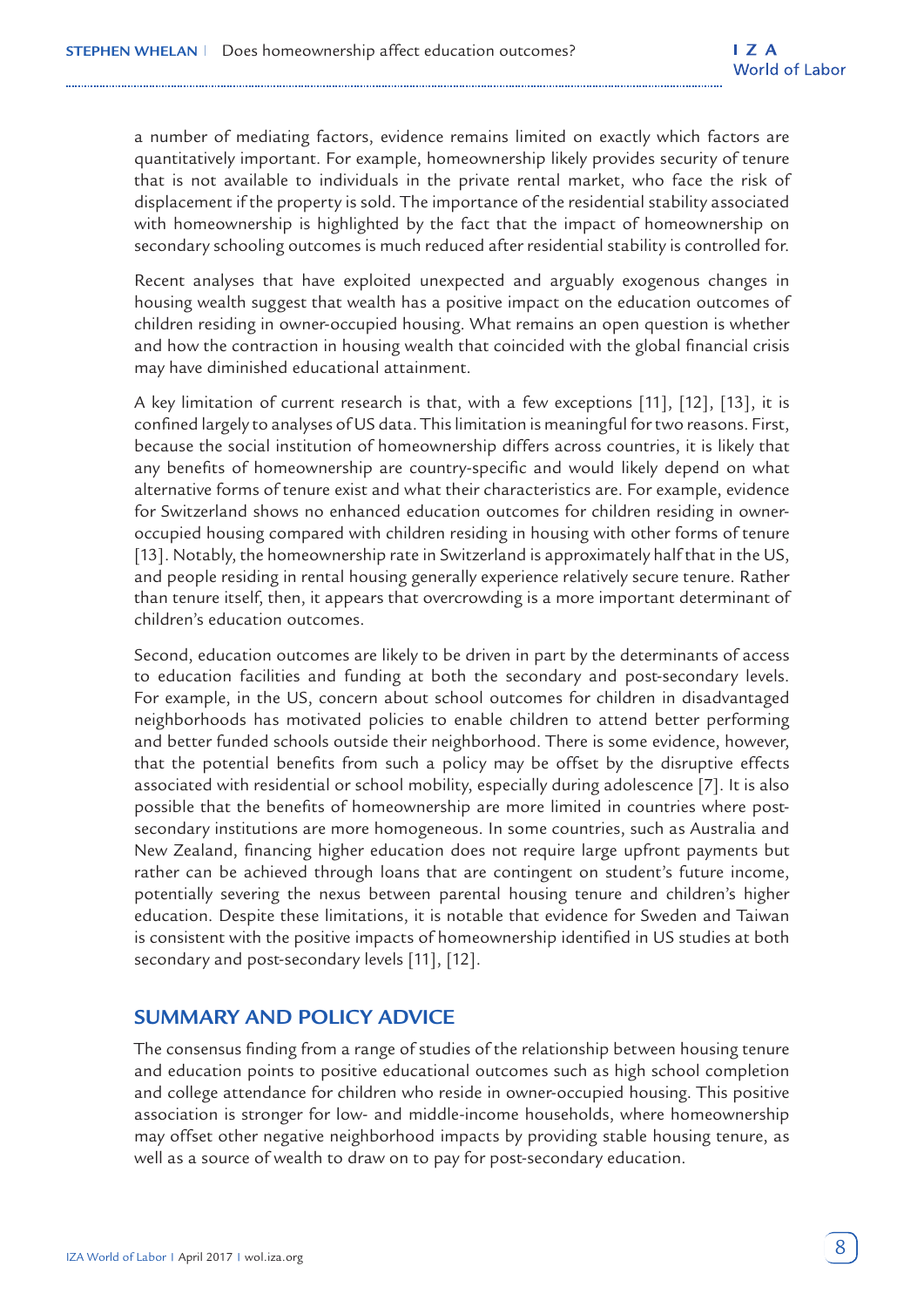For enhanced secondary education outcomes, a key challenge is to identify the causal mechanism through which housing tenure affects education, which is critical to developing appropriate policy responses. The statistical tools and techniques required to establish such inferences are available and can be used in developing robust housing policies [6]. Some evidence indicates that important mediators through which housing tenure affects education include stability of tenure and extent of crowding within a household. Effective policies for improving education outcomes would thus need to focus on improving the stability of tenure and reducing crowding. While homeownership provides a potential mechanism for enhancing the impact of housing tenure on education outcomes, alternatives are also available. It is feasible, for example, to enhance stability of tenure and reduce overcrowding through appropriately designed housing policies for private and social rental markets.

Many different countries have considered homeownership to be a worthwhile policy goal. But most of the evidence on the impact of ownership on children's educational is confined largely to the specific institutional setting and experience of the US. Housing markets, institutional arrangements, and education policies differ across countries. Moreover, the causal mechanisms through which ownership, or other forms of housing tenure, affect secondary schooling outcomes are not fully understood. And while the evidence points to largely positive impacts associated with owner-occupation, there are caveats. Evidence suggests that high rates of homeownership may limit mobility and the adjustment of labor markets more generally. If this is confirmed by additional studies, then other mechanisms, such as reduced residential mobility, may be offsetting the potential gains associated with the education benefits of homeownership.

The findings reported here have implications for policymakers. Policies to support home buying could be misguided if they are motivated mainly by a desire to enhance educational outcomes. The evidence base on the benefits of homeownership for children's education does not appear to support policies that are focused on increasing homeownership itself. Policies to encourage homeownership must be weighed against the challenges of making homeownership sustainable, as became sharply evident during the global financial crisis of 2008–2009. While homeownership can support investments in human capital, experience during the financial crisis and its aftermath cautions against relying on rising housing prices to sustain such investments. Finally, because evidence suggests that education-related benefits from homeownership are largest for low- and middle-income households, to the extent that policies to encourage homeownership benefit wealthier homeowners, they are unlikely to have the desired impact. More targeted policies directed to low-income households and first-time homeownership may provide greater education-related benefits than policies supporting homeownership in itself.

#### **Acknowledgments**

The author thanks two anonymous referees and the IZA World of Labor editors for many helpful suggestions on earlier drafts.

## **Competing interests**

The IZA World of Labor project is committed to the *IZA Guiding Principles of Research Integrity*. The author declares to have observed these principles.

© Stephen Whelan